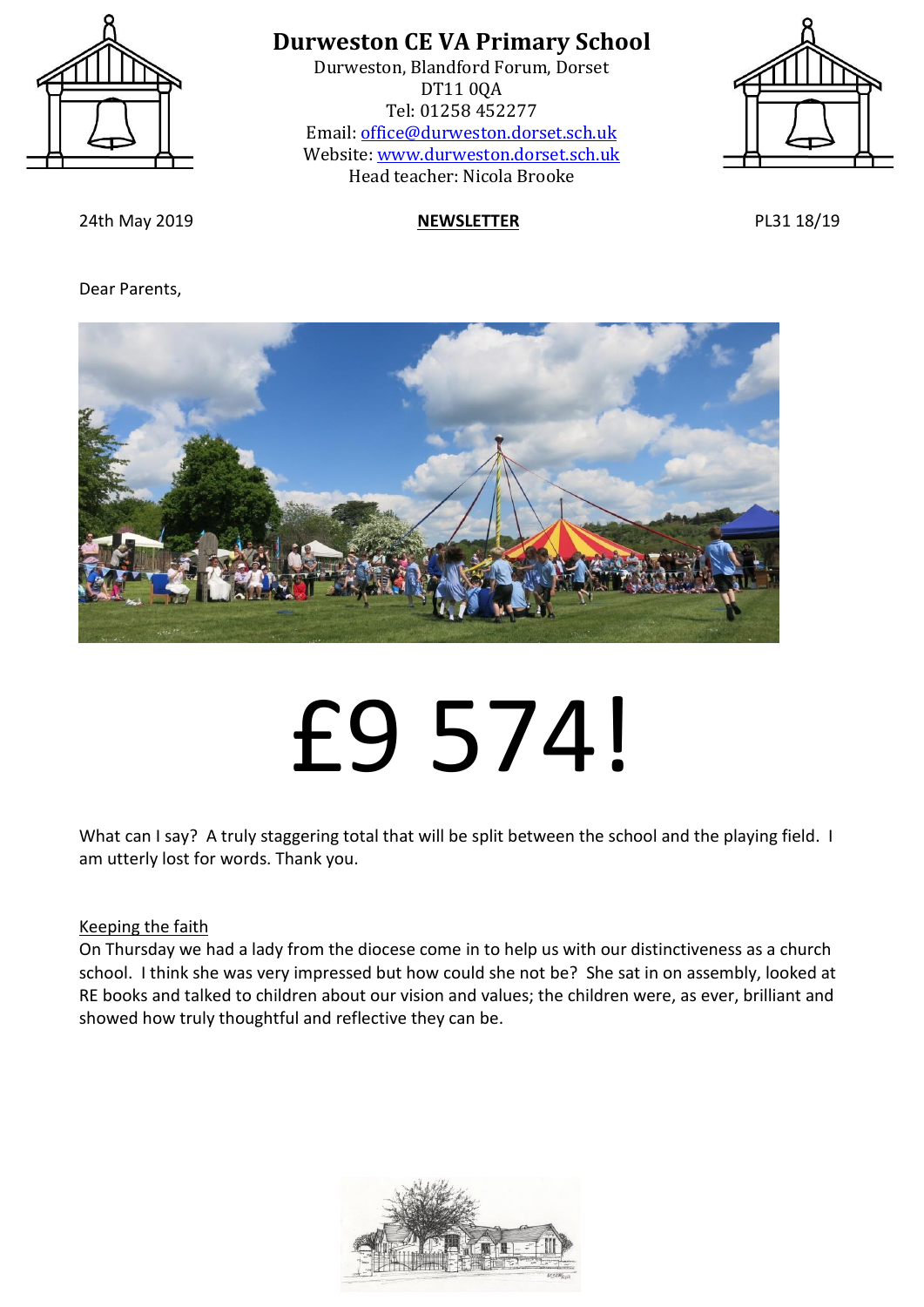

Durweston, Blandford Forum, Dorset DT11 0QA Tel: 01258 452277 Email: [office@durweston.dorset.sch.uk](mailto:office@durweston.dorset.sch.uk) Website: [www.durweston.dorset.sch.uk](http://www.durweston.dorset.sch.uk/) Head teacher: Nicola Brooke



#### Oh I do like to be beside the seaside!

Did anything else important happen Monday to Wednesday? Ms Johnstone, the year 6s and I were off having far too much fun at PGL in Osmington to notice! Great weather, great activities, great children and a real live badger in the bin outside our room. I kid you not.









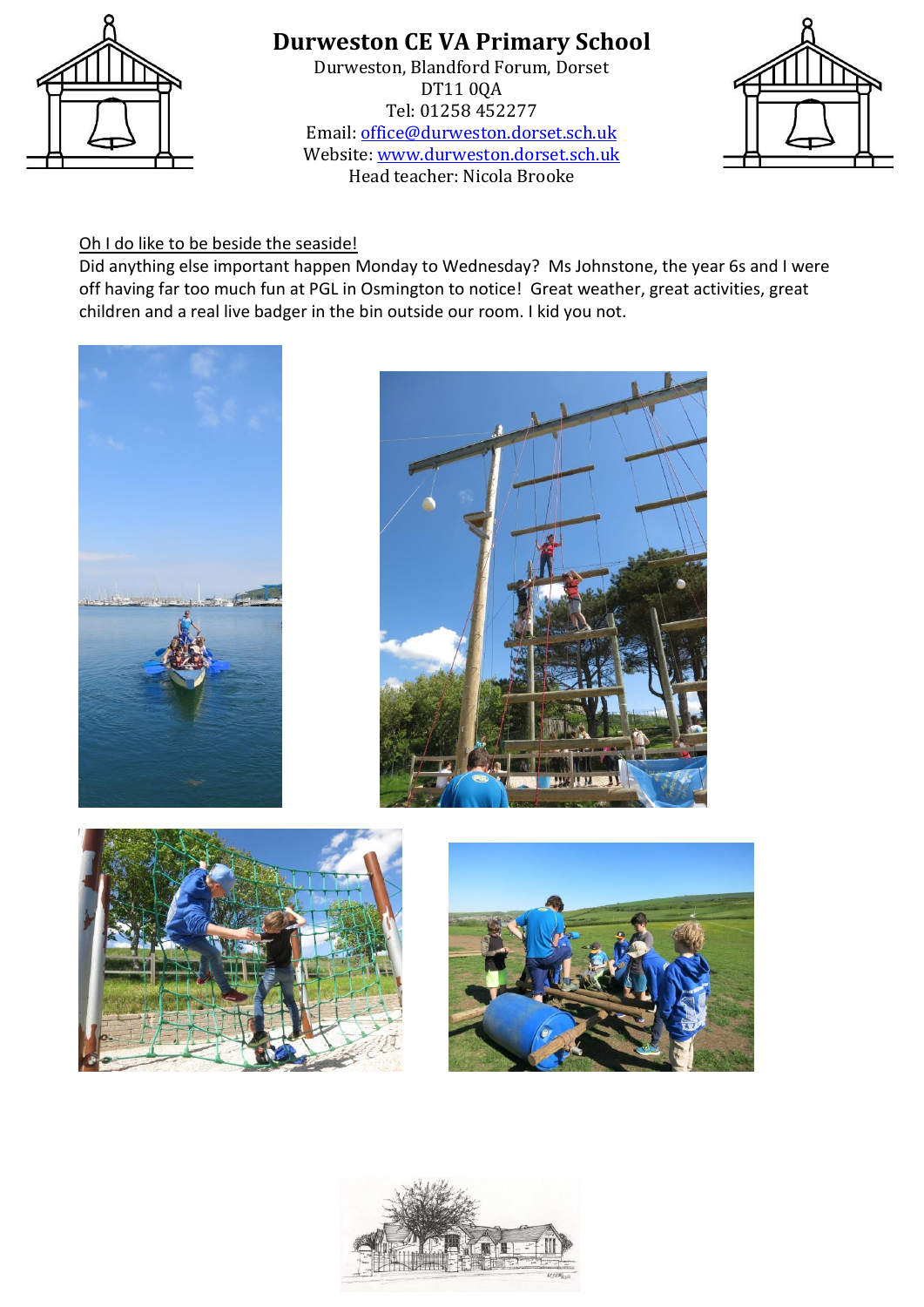

Durweston, Blandford Forum, Dorset DT11 0QA Tel: 01258 452277 Email: [office@durweston.dorset.sch.uk](mailto:office@durweston.dorset.sch.uk) Website: [www.durweston.dorset.sch.uk](http://www.durweston.dorset.sch.uk/) Head teacher: Nicola Brooke



#### Attendance

| Class           | Attendance this week (should be 96% +) | Whole school<br>this week | Whole school<br>this year (we<br>need 96%+) |
|-----------------|----------------------------------------|---------------------------|---------------------------------------------|
| Starfish        | $97\%$                                 |                           |                                             |
| <b>Dolphins</b> | 95.93%                                 |                           |                                             |
| Seahorses       | 98.67% ☺ ☺                             | 97% $\odot$               | 95.93%                                      |
| <b>Sharks</b>   | 94.48%                                 |                           |                                             |
| Porpoises       | $97.24\%$                              |                           |                                             |

And now it's Friday again and…. half term! Time is whizzing by, as it always seems to at this time of the year. I've just looked at my diary – next half term is pretty full on, with lots and lots of exciting events and activities. I fear there may be one or two texts being sent out….

Enjoy your week off!

Nicola Brooke

#### **Dates for Your Diary**

Monday  $27^{th}$  – Friday  $31^{st}$  May Band HALF TERM

Tuesday 4<sup>th</sup> June **Dolphins Forest School** Wednesday 5<sup>th</sup> – Friday 7 Monday  $10^{\text{th}}$  June  $\overline{1}$  arts Week<br>Tuesday  $11^{\text{th}}$  June  $\overline{1}$  Starfish Form Wednesday  $12^{th}$  June, 6pm Celebration of Music evening<br>Thursday  $13^{th}$  June Dorset Opera workshop for Se

Saturday 15<sup>th</sup> June Durweston Church Fete Wednesday  $19^{th}$  June Sports Day Friday 21<sup>st</sup> June Sports assembly<br>Saturday 22<sup>nd</sup> June Saturday 32<sup>nd</sup> June Sports assembly Monday 24<sup>th</sup> June, 8.30am Nurse drop in for parents<br>
Wednesday 3<sup>rd</sup> July School production – matir

Year 4 Hooke Court residential Starfish Forest School Dorset Opera workshop for Seahorses, Sharks & Porpoises Thursday 20<sup>th</sup> June **Porpoises Language Day at Clayesmore School** DURWESTON BRIDGE CLOSES Wednesday  $3^{rd}$  July  $3^{rd}$  July  $3^{rd}$  July  $3^{rd}$  July  $3^{rd}$  July  $3^{rd}$  July  $3^{rd}$  July  $3^{rd}$  July  $3^{rd}$  July  $3^{rd}$  July  $3^{rd}$  July  $3^{rd}$  July  $3^{rd}$  July  $3^{rd}$  July  $3^{rd}$  July  $3^{rd}$  July  $3^{rd}$  July  $3^{rd}$  School production – evening performance